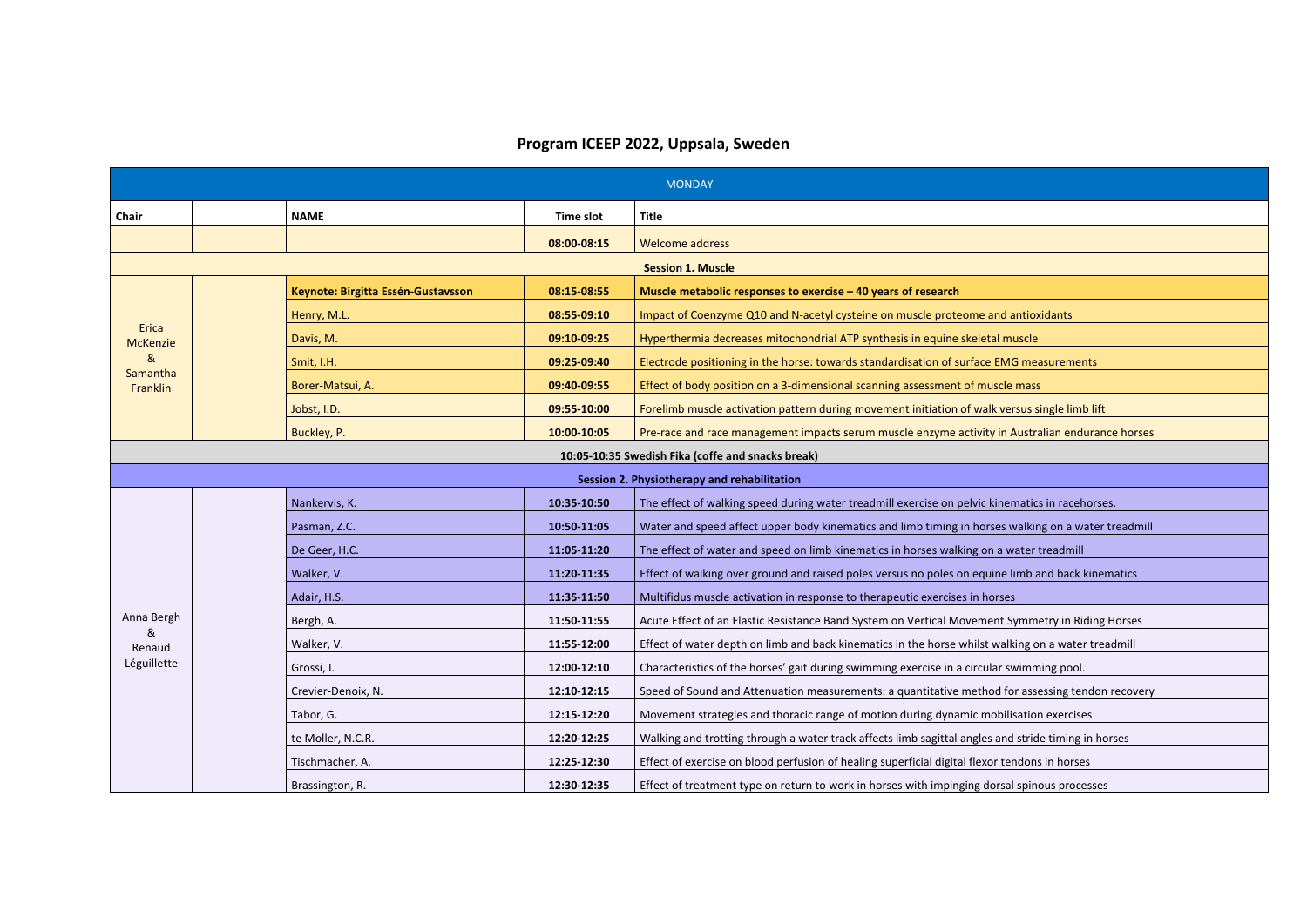|                                                                                                                                                                             | 12:35-13:40 Lunch                        |                 |             |                                                                                                      |  |  |
|-----------------------------------------------------------------------------------------------------------------------------------------------------------------------------|------------------------------------------|-----------------|-------------|------------------------------------------------------------------------------------------------------|--|--|
|                                                                                                                                                                             | <b>Session 3. Biomechanics: Lameness</b> |                 |             |                                                                                                      |  |  |
|                                                                                                                                                                             |                                          | Wong, A.S.M.    | 13:40-13:55 | Changes in racehorse stride characteristics over time and their association with injury              |  |  |
|                                                                                                                                                                             |                                          | Weishaupt, M.A. | 13:55-14:10 | Determining average weight-bearing asymmetries in relation to clinical lameness scores in horses     |  |  |
| René van                                                                                                                                                                    |                                          | St. George, L.  | 14:10-14:25 | Adaptive changes in equine muscle activation timings occur during induced fore and hindlimb lameness |  |  |
| Weeren<br>&                                                                                                                                                                 |                                          | Rhodin, M.      | 14:25-14:40 | Adaptation strategies of the Icelandic horse with Induced hindlimb lameness at walk, trot and tölt.  |  |  |
| Lars                                                                                                                                                                        |                                          | Hernlund, E.    | 14:40-14:45 | Changes in pelvic axial rotation following diagnostic analgesia in hindlimb lame horses              |  |  |
| Roepstorff                                                                                                                                                                  |                                          | MacAire, C.     | 14:45-14:50 | Exploration of asymmetry thresholds to characterise hindlimb lameness on the circle                  |  |  |
|                                                                                                                                                                             |                                          | Logan, A.A.     | 14:50-14:55 | Impacts of circular exercise to juvenile bone and joint health                                       |  |  |
|                                                                                                                                                                             |                                          | Rhodin, M.      | 14:55-15:00 | Analgesic testing with meloxicam did not eliminate pain in many clinically lame horses               |  |  |
|                                                                                                                                                                             |                                          |                 |             | 15:00-15:45 Fika + Poster mingle                                                                     |  |  |
|                                                                                                                                                                             |                                          | Shaffer, S.K.   | 15:45-16:00 | Local bone volume fraction changes in racehorse proximal sesamoid bones are associated with training |  |  |
|                                                                                                                                                                             |                                          | Pagliara, E.    | 16:00-16:15 | Recording fetlock joint range of motion using wearable inertial sensors in sound and lame horses     |  |  |
|                                                                                                                                                                             |                                          | Hitchens, P.    | 16:15-16:30 | Relationship between Thoroughbred racing workloads and the fatigue life of equine subchondral bone   |  |  |
| Elin Hernlund<br>&                                                                                                                                                          |                                          | Bragança, F.M.  | 16:30-16:45 | Adaptation strategies of horses with induced hindlimb lameness walking on a treadmill                |  |  |
| <b>Marie Rhodin</b>                                                                                                                                                         |                                          | Bragança, F.M.  | 16:45-17:00 | Interpretation of objective gait analysis data of single limb lame horses                            |  |  |
|                                                                                                                                                                             |                                          | Leclercq, A.    | 17:00-17:15 | Trainer detection of hindlimb lameness in horses-evaluation of feed back during web based training   |  |  |
|                                                                                                                                                                             |                                          | De Mira, M.     | 17:15 17:20 | Trot-up style affects subjective gait assessment scoring in endurance horses                         |  |  |
|                                                                                                                                                                             |                                          | Davidson, E.J.  | 17:20-17:25 | Ultrasound-guided caudal cervical joint injection accuracy in horses with and without arthropathy    |  |  |
| 17:30- Evening activity: Sponsor talk The Swedish Horse Industry Foundation (HNS) & Horses made in Sweden<br>Demo: Horses made in Sweden<br>Midsummer festivities at Campus |                                          |                 |             |                                                                                                      |  |  |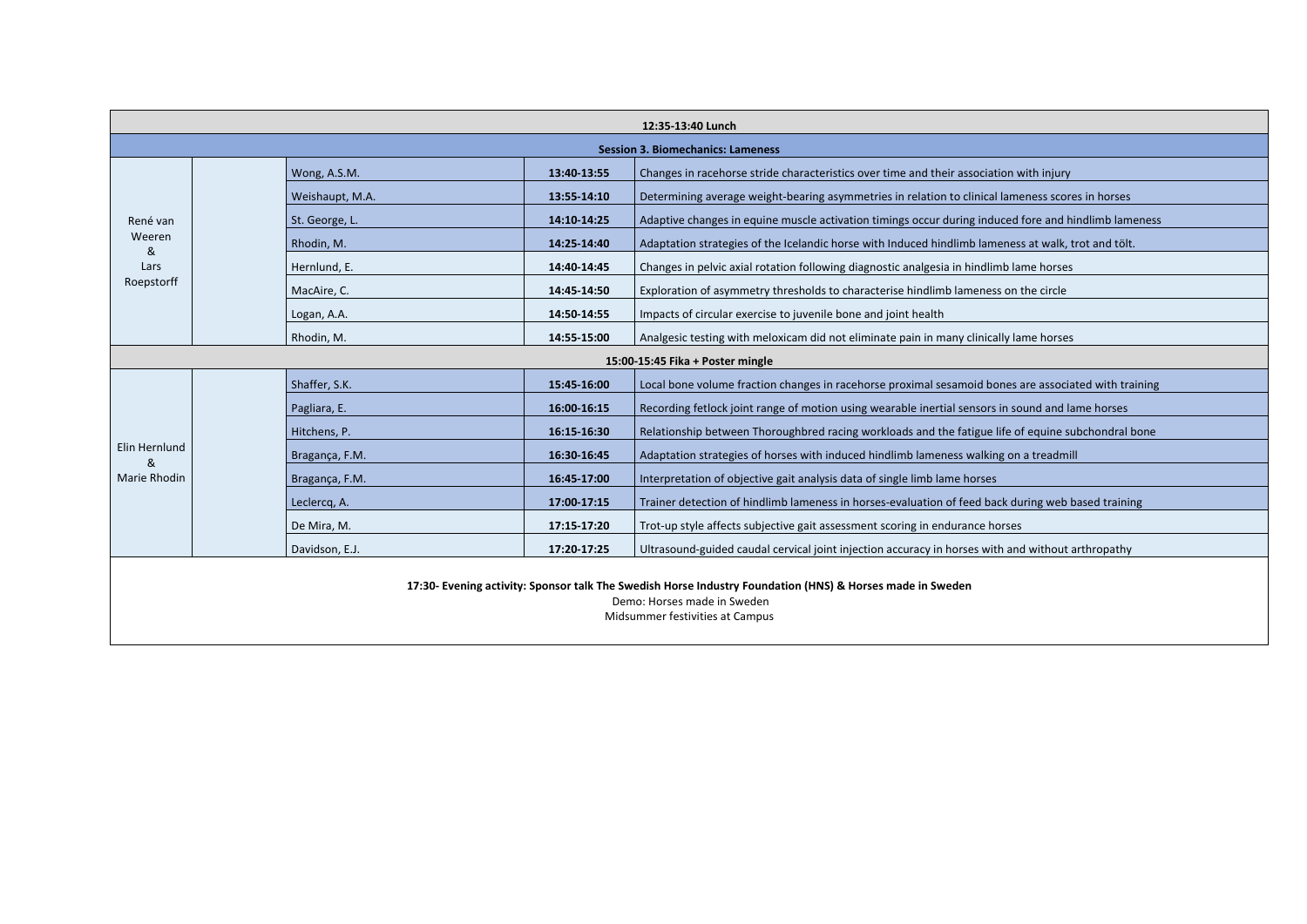|                                                            | <b>TUESDAY</b>                   |                             |             |                                                                                                     |  |  |
|------------------------------------------------------------|----------------------------------|-----------------------------|-------------|-----------------------------------------------------------------------------------------------------|--|--|
| Session<br>chairs                                          |                                  | <b>NAME</b>                 | Time slot   | <b>Title</b>                                                                                        |  |  |
|                                                            |                                  |                             |             | Session 4. New technology and analysis methods                                                      |  |  |
|                                                            |                                  | Keynote: Hedvig Kjellström  | 08:20-09:00 | AI and Machine Learning methods in equine research                                                  |  |  |
|                                                            |                                  | Parmentier, J.I.M.          | 09:00-09:15 | Prediction of kinetic parameters from body mounted IMU data using recurrent neural networks         |  |  |
|                                                            |                                  | Darbandi, H.                | 09:15 09:30 | Estimation of hoof-on/off moments using inertial sensors and deep learning                          |  |  |
|                                                            |                                  | Hernlund, E.                | 09:30-09:45 | Comparison of a computer vision application to optical motion capture for lameness quantification   |  |  |
| Renaud<br>Léguillette                                      |                                  | Scharf, J.                  | 09:45-10:00 | Fast Fourier transform and major peaks analysis of electrocardiograms to assess MLSS in horses      |  |  |
| &                                                          | Sposored by Arioneo              | Schrurs, C.                 | 10:00-10:15 | Cardiovascular and locomotory parameters during training in Thoroughbreds: a multi-national study   |  |  |
| Lars<br>Roepstorff                                         |                                  | Darbandi, H.                | 10:15 10:20 | Quantitative detection of fatigue in sport horses using inertial sensors and machine learning       |  |  |
|                                                            |                                  | Marlin, D.J.                | 10:20-10:25 | A novel 4-dimensional imaging technique to track back shape changes in exercising horses            |  |  |
|                                                            |                                  | Witkowska-Pilaszewicz, O.   | 10:25-10:30 | Evaluation of novel promising biomarkers in exercise horse monitoring                               |  |  |
|                                                            |                                  | Brounts, S.H.               | 10:30-10:35 | Use of novel computed tomography system to aid in distal limb lameness evaluation in standing horse |  |  |
|                                                            |                                  | <b>Sponsor presentation</b> | 10:35-10:40 | <b>Arioneo</b>                                                                                      |  |  |
|                                                            | 10:40-11:25 Fika + Poster mingle |                             |             |                                                                                                     |  |  |
| Session 5. Equitation science, Rider and Sports equipment  |                                  |                             |             |                                                                                                     |  |  |
|                                                            |                                  | Tabor, G.                   | 11:25-11:40 | Saddle related equine back pain, muscle condition and behaviour                                     |  |  |
|                                                            |                                  | Munjizun, A.                | 11:40-11:55 | Effect of weight carriage on work effort in horses                                                  |  |  |
|                                                            |                                  | Marlin, D.J.                | 11:55 12:10 | Stirrup and rein forces do not show left-right differences in advanced dressage riders and horses   |  |  |
| <b>Marie Rhodin</b>                                        |                                  | Williams, J.M.              | 12:10-12:25 | Are faults in International Showjumping associated with fence design?                               |  |  |
| &<br>Elin Hernlund                                         |                                  | Murray, R.C.                | 12:25-12:40 | Could saddle knee-block design influence limb and thoracolumbar spine kinematics in sport horses?   |  |  |
|                                                            |                                  | Foreman, J.H.               | 12:40-12:45 | Assessment of Tokyo 2020 Modern Pentathlon Results for Paris 2024 Modifications                     |  |  |
|                                                            |                                  | Clark, R.L.                 | 12:45-12:50 | Lumbar spine kinematics of experienced and inexperienced horse riders on a riding simulator         |  |  |
|                                                            |                                  | Deckers, I.D.               | 12:50-12:55 | The effect of a saddle on the kinematics of the thoracolumbosacral spine at walk and trot in-hand   |  |  |
|                                                            |                                  | MacKechnie-Guire, R.        | 12:55-13:00 | Does Gluteus Medius Activation in Riders Affect Rider Pelvic Function, Saddle Movement and Gait?    |  |  |
| 13.00-13.05<br><b>Agria</b><br><b>Sponsor presentation</b> |                                  |                             |             |                                                                                                     |  |  |
|                                                            |                                  |                             |             | 13:05-14.00 Lunch                                                                                   |  |  |
|                                                            |                                  |                             |             | Session 6: Biochemistry, Haematology, Endocrinology and Thermoregulation in Exercise                |  |  |
|                                                            |                                  | <b>Keynote: Mike Davis</b>  | 14:00-14:40 | Fatigue in Equine Exercise: Multiple Answers to a Simple Question                                   |  |  |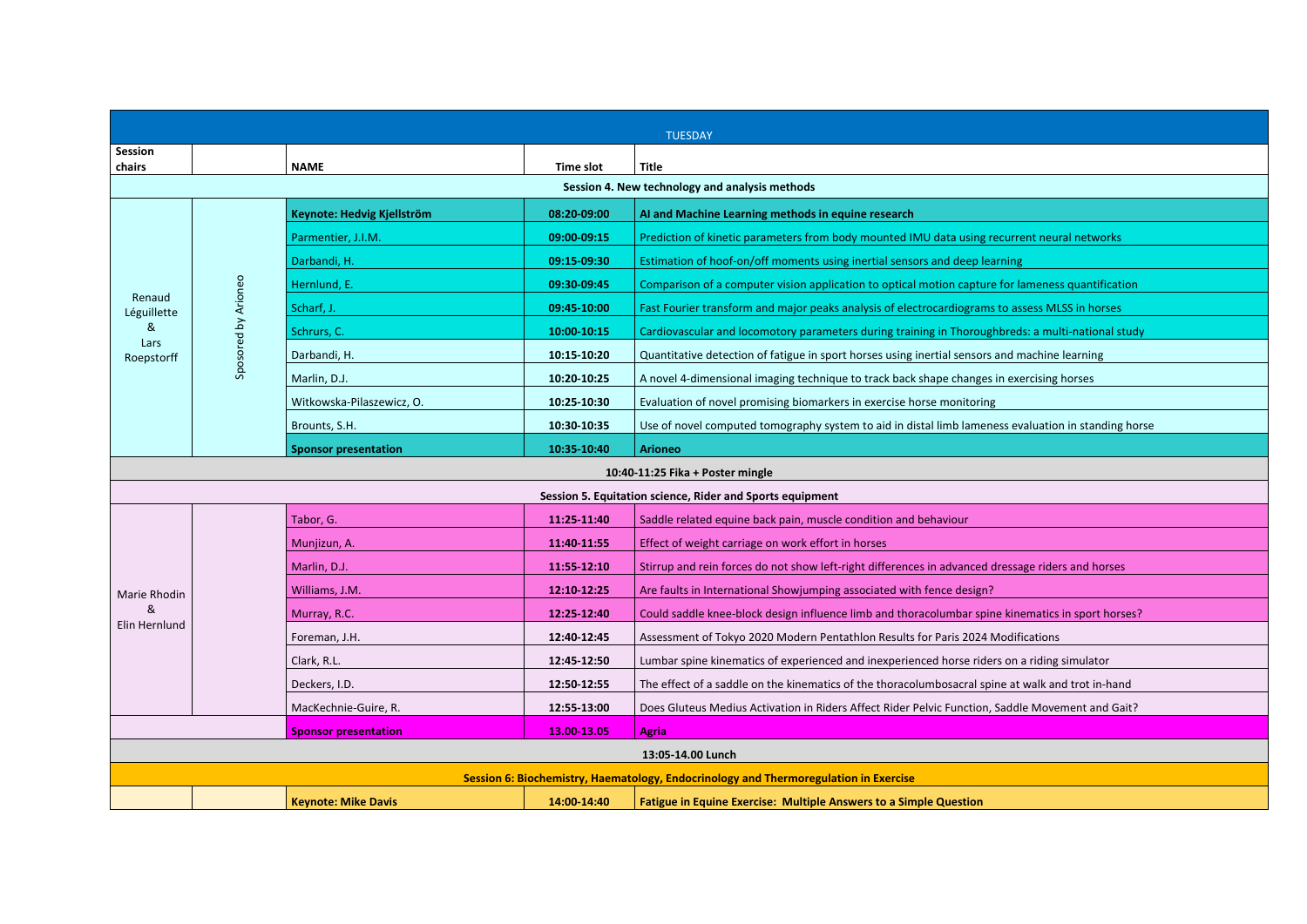|                                                                                                                                                  |  | Lindinger, M.I.                                  | 14:40-14:55 | Physicochemical analysis of venous and arterial blood acid-base state during and after exercise    |  |  |
|--------------------------------------------------------------------------------------------------------------------------------------------------|--|--------------------------------------------------|-------------|----------------------------------------------------------------------------------------------------|--|--|
|                                                                                                                                                  |  | Constable, P.D.                                  | 14:55 15:10 | Predictors of blood pH and plasma bicarbonate concentration in healthy trained Standardbreds       |  |  |
|                                                                                                                                                  |  | Kang, H.                                         | 15:10-15:25 | Wireless tracking method to monitor body temperature changes in the exercising horse               |  |  |
|                                                                                                                                                  |  | Verdegaal, E.                                    | 15:25-15:30 | Skin surface temperature is not a reliable proxy for thermoregulatory response in endurance horses |  |  |
| Erica<br><b>McKenzie</b>                                                                                                                         |  | Manfredi, J.M.                                   | 15:30 15:35 | Correlations between insulin dysregulation, metabolic phenotype, and equine lameness               |  |  |
| &                                                                                                                                                |  | Constable, P.D.                                  | 15:35-15.40 | Buffer value and improved estimates for Atot and Ka of non-bicarbonate buffers in equine plasma    |  |  |
| Kenneth<br><b>McKeever</b>                                                                                                                       |  | Sloet, M.M.                                      | 15:40 15:45 | Effect of heat acclimation on horses using heated indoor arenas towards Tokyo Olympic games        |  |  |
|                                                                                                                                                  |  | Waller, A.P.                                     | 15:45 15:50 | Pre-loading large volume oral electrolytes: tracing acid-base variables in exercising horses       |  |  |
|                                                                                                                                                  |  | Foreman, J.H.                                    | 15:50-15:55 | Mitigation of Effects of Heat and Humidity at Tokyo 2020 Olympic Summer Games Equestrian Events    |  |  |
|                                                                                                                                                  |  | Schott, H.C.                                     | 15:55-16:00 | Exercise effects on symmetric dimethylarginine, creatinine, and urea concentrations in horses      |  |  |
|                                                                                                                                                  |  | <b>Sposor presentation</b>                       | 16:00-16:05 | <b>Televet</b>                                                                                     |  |  |
| 16:05-16:25 Fika                                                                                                                                 |  |                                                  |             |                                                                                                    |  |  |
| Session 7. Biomechanics: Hoof, Shoe, Surface                                                                                                     |  |                                                  |             |                                                                                                    |  |  |
|                                                                                                                                                  |  | Peder Fredricson, equestrian olympic<br>medalist | 16:25-16:30 | A rider's view on the bare foot horse                                                              |  |  |
|                                                                                                                                                  |  | Malone, S.                                       | 16:30-16:45 | Bone proportions of the equine distal forelimb and correlations with hoof angle                    |  |  |
|                                                                                                                                                  |  | Crevier-Denoix, N.                               | 16:45-17:00 | Comparison of vertical forces in trotter horses exercising on a hard and a soft track surface      |  |  |
| Lars                                                                                                                                             |  | Northrop, A.J.                                   | 17:00-17:05 | The relationship between the mechanical response of cross-country tracks and edaphic factors       |  |  |
| Roepstorff                                                                                                                                       |  | Dahl, V.E.                                       | 17:05-17:10 | Effect of horseshoe length on hoof deformations and fetlock extension                              |  |  |
| &<br>René van                                                                                                                                    |  | Rohlf, C.M.                                      | 17:10-17:15 | The Effect of Fiber in Equine Arena Surfaces on Shear Ground Reaction Forces                       |  |  |
| Weeren                                                                                                                                           |  | Horan, K.                                        | 17:15 17:20 | Hoof impact and foot-off accelerations in galloping horses testing eight shoe-surface combinations |  |  |
|                                                                                                                                                  |  | Hartmann, M.C.                                   | 17:20-17:25 | The effects of novel tailormade 3D-printed shoes on equine kinetic parameters                      |  |  |
|                                                                                                                                                  |  | Trachsel, D.                                     | 17:25-17:30 | Comparison of the grip of different hoof boots and a bare hoof on different surfaces               |  |  |
|                                                                                                                                                  |  | Rohlf, C.M.                                      | 17:30-17:35 | Vertical Ground Reaction Forces of Equine Arena Surfaces Vary with Surface Compaction              |  |  |
|                                                                                                                                                  |  | <b>Sponsor presentation</b>                      | 17:35-17:45 | <b>HästSverige</b>                                                                                 |  |  |
| Free evening activity + Pub night in Uppsala<br>Lameness Tools Workshop for pre-registered delegates at the University Animal Hospital at Campus |  |                                                  |             |                                                                                                    |  |  |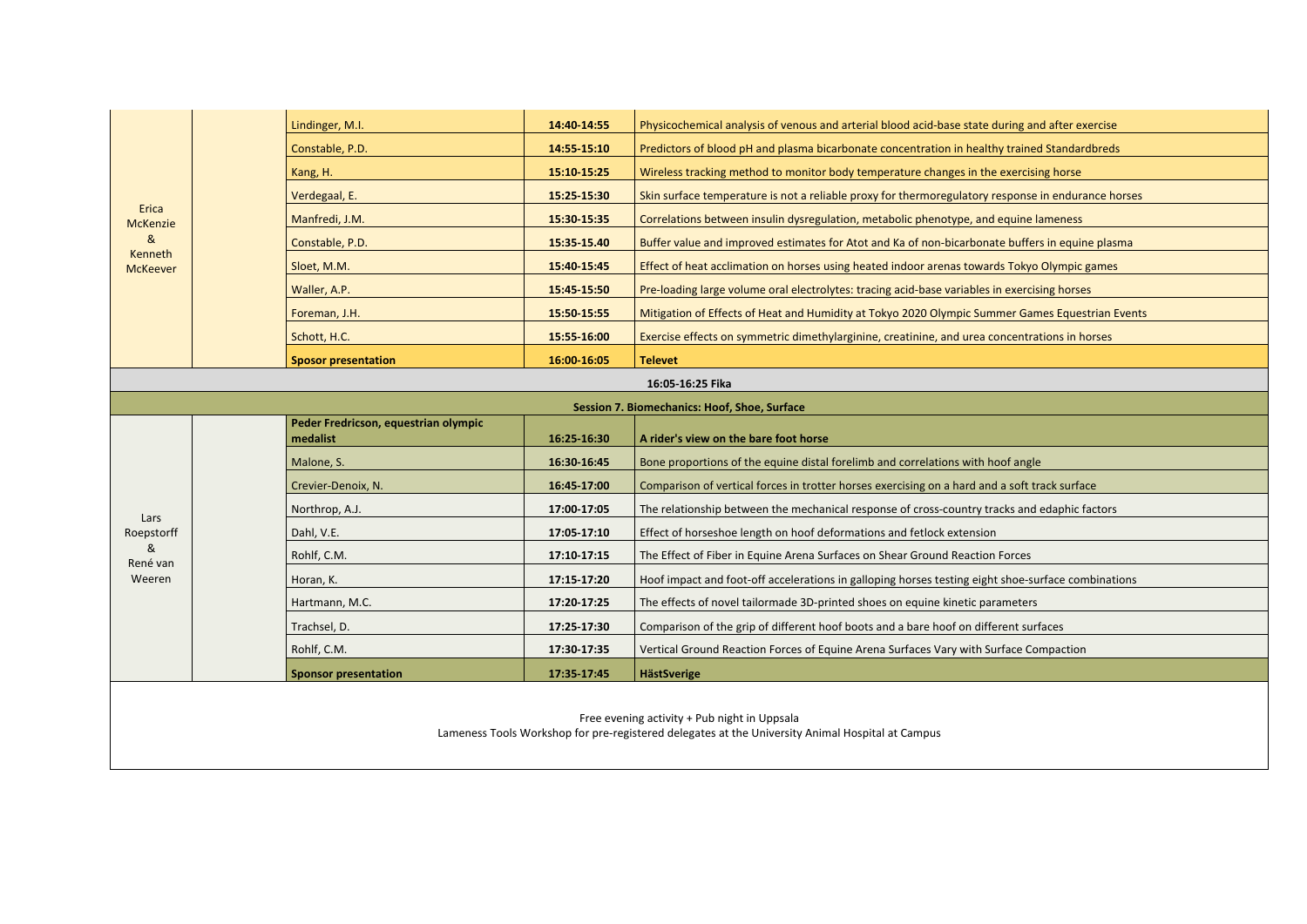|                                                                       | <b>THURSDAY</b>                                           |                             |             |                                                                                                      |  |  |
|-----------------------------------------------------------------------|-----------------------------------------------------------|-----------------------------|-------------|------------------------------------------------------------------------------------------------------|--|--|
| <b>Session</b>                                                        |                                                           |                             |             |                                                                                                      |  |  |
| chairs                                                                | <b>Title</b><br><b>NAME</b><br>Time slot                  |                             |             |                                                                                                      |  |  |
|                                                                       | Session 8. Biomechanics: Kinematics of the equine athlete |                             |             |                                                                                                      |  |  |
|                                                                       |                                                           | <b>Keynote: Alan Wilson</b> | 08:00-08:40 | From equine anatomy to cheetah biomechanics: taking the gait lab into the wild                       |  |  |
|                                                                       |                                                           | <b>Sponsor presentation</b> | 08:40-08:45 | <b>Boehringer Ingelheim</b>                                                                          |  |  |
|                                                                       | Sponsored by Boehringer Ingelheim                         | Clayton, H.M.               | 08:45-09:00 | Vertical head and pelvic movement asymmetries in dressage horses trotting in-hand and under a rider  |  |  |
| Toshiyuki                                                             |                                                           | Persson-Sjodin, E.          | 09:00-09:15 | Prevalence of vertical movement asymmetries of head and pelvis in young unridden Warmblood horses    |  |  |
| Takahashi<br>&                                                        |                                                           | Lundblad, J.                | 09:15-09:30 | Significance of motor laterality in relation to vertical movement asymmetries in young riding horses |  |  |
| René van                                                              |                                                           | Zetterberg, E.              | 09:30-09:45 | Prevalence of vertical movement asymmetries in trot among Icelandic horses in training               |  |  |
| Weeren                                                                |                                                           | Gunnarsson, V.              | 09:45 10:00 | Effect of low and high head and neck position on stride parameters of slow tölt in Icelandic horses  |  |  |
|                                                                       |                                                           | Nonnenmacher, S.            | 10:00-10:05 | Comparison of impact accelerations measured at the distal limb and trunk of Thoroughbred horses      |  |  |
|                                                                       |                                                           | Kallerud, A.S.              | 10:05-10:10 | Movement asymmetry in Standardbred trotters                                                          |  |  |
|                                                                       |                                                           | Leclerg, A.                 | 10:10 10:15 | Prevalence of vertical movement asymmetries in riding and trotter foals                              |  |  |
| 10:10-11:20 Fika + Poster mingle with presenters standing by posters. |                                                           |                             |             |                                                                                                      |  |  |
| <b>Session 9. Biomechanics and locomotion</b>                         |                                                           |                             |             |                                                                                                      |  |  |
|                                                                       |                                                           | Logan, A.A.                 | 11:20-11:35 | Characterization of varying circle size and gait on front hoof area and force                        |  |  |
|                                                                       |                                                           | te Moller, N.C.R.           | 11:35-11:50 | Responses of the healthy equine carpal joint to treadmill exercise                                   |  |  |
|                                                                       |                                                           | Murray, R.C:                | 11:50-12:05 | Influence of speed and race girth design on girth pressure and force distribution in racehorses      |  |  |
|                                                                       |                                                           | MacKechnie-Guire, R.        | 12:05-12:20 | Rotational movement of the back in jumping horses, when trotting in-hand and ridden on a 18m circle  |  |  |
| Toshiyuki                                                             |                                                           | Malone, S.                  | 12:20-12:25 | The palmar metric of the equine distal phalanx                                                       |  |  |
| Takahashi<br>&                                                        |                                                           | Rankins, E.M.               | 12:25-12:30 | Equine muscle activity with induced stride alterations                                               |  |  |
| René van                                                              |                                                           | Pagliara, E.                | 12:30-12:35 | Multibody modelling of internal forces causing catastrophic carpal fracture during traditional race  |  |  |
| Weeren                                                                |                                                           | Cerca, L.                   | 12:35-12:40 | Objective quantification of collected gaits' quality: comparing piaffe with trot using IMU sensors   |  |  |
|                                                                       |                                                           | Zsoldos, R.R.               | 12:40-12:45 | Bilateral activity of the equine splenius muscle during circle work in an automated horse walker     |  |  |
|                                                                       |                                                           | Giercuszkiewicz-Hecold, B.  | 12:45-12:50 | The prevalence of radiographic lesions in distal parts of limbs in endurance horses competing in UAE |  |  |
|                                                                       |                                                           | Faramarzi, B.               | 12:50-12:55 | Fore and hind hooves impact phase kinetics: trimming influence                                       |  |  |
|                                                                       |                                                           | Bukhari, S.                 | 12:55-13:00 | Quantification of Basic Stride Parameters of Walking Donkeys                                         |  |  |
|                                                                       | 13:00-14:05 Lunch                                         |                             |             |                                                                                                      |  |  |
|                                                                       | <b>Session 10. Applied physiology: Genetics</b>           |                             |             |                                                                                                      |  |  |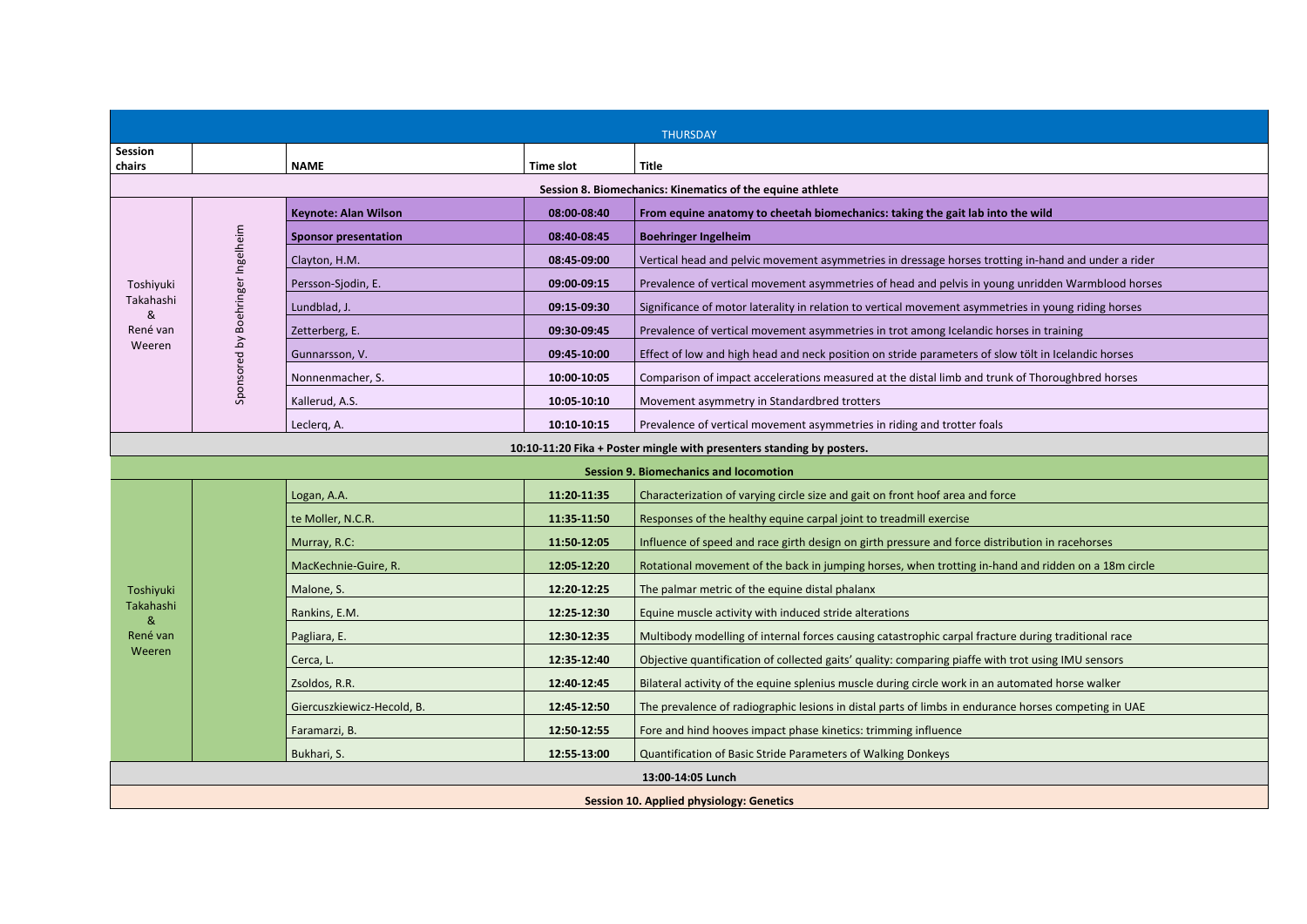|                                                   |                                                                        | <b>Keynote: Ken Hinchcliff</b> | 14.05 14.45 | Key publications in equine exercise physiology 2017-2021                                                     |  |
|---------------------------------------------------|------------------------------------------------------------------------|--------------------------------|-------------|--------------------------------------------------------------------------------------------------------------|--|
|                                                   |                                                                        | Valberg, S.                    | 14:45-15:00 | Lack of association between commercial genetic tests and myopathies in Quarter Horses                        |  |
| Gabriella                                         |                                                                        | Hill, E.W.                     | 15:00 15:15 | Genetic risk markers for dorsal metacarpal disease (sore/bucked shins) in Thoroughbred horses                |  |
| Lindgren<br>&                                     |                                                                        | Katz, L.M.                     | 15:15 15:30 | Genetic risk markers for recurrent laryngeal neuropathy (RLN) in flat racing Thoroughbred horses             |  |
| Kenneth                                           |                                                                        | Hill, E.W.                     | 15:30-15:45 | Genetic risk markers for exercise-induced pulmonary haemorrhage (EIPH) in Thoroughbred horses                |  |
| <b>McKeever</b>                                   |                                                                        | Hill, E.W.                     | 15:45 15:50 | Amygdala and hippocampus gene expression highlights functionally relevant genes for equine behaviour         |  |
|                                                   |                                                                        | Holtby, A.R.                   | 15:50-15:55 | Genetic markers for behaviour in yearling Thoroughbred racehorses                                            |  |
|                                                   |                                                                        | Naboulsi, R.                   | 15:55-16:00 | Genetics of Dynamic Laryngeal Collapse in Norwegian-Swedish Coldblooded trotters                             |  |
| 16:00-16:45 Afternoon tea + Poster mingle         |                                                                        |                                |             |                                                                                                              |  |
|                                                   | Session 11. Applied physiology: Drugs in equestrian sport and exercise |                                |             |                                                                                                              |  |
| Kenneth                                           |                                                                        | Sanz, M.G.                     | 16:45 17:00 | Effects of furosemide on systemic cytokine mRNA expression post-racing in 2-year-old Thoroughbred racehorses |  |
| <b>McKeever</b><br>&                              |                                                                        | McKeever, K.H.                 | 17:00 17:15 | Duration of the effects of a novel Phosphodiesterase Type-5 inhibitor (PDE5-I)                               |  |
| Erica                                             |                                                                        | Manso, Filho, H.               | 17:15 17:30 | Impact of furosemide and exercise on the cytokine response in Standardbreds                                  |  |
| <b>McKenzie</b>                                   |                                                                        | Manso, Filho, H.               | 17:30-17:35 | Glucose and lactate in equine fecal liquor are altered after exercise independent of furosemide              |  |
|                                                   |                                                                        |                                |             |                                                                                                              |  |
| The Racing Victoria Gala Dinner at Uppsala Castle |                                                                        |                                |             |                                                                                                              |  |

|                                                     | FRIDAY |                                  |               |                                                                                               |  |  |  |
|-----------------------------------------------------|--------|----------------------------------|---------------|-----------------------------------------------------------------------------------------------|--|--|--|
| Session                                             |        |                                  |               |                                                                                               |  |  |  |
| chairs                                              |        | <b>NAME</b>                      | Time slot     | <b>Title</b>                                                                                  |  |  |  |
| <b>Session 12. Cardio-Respiratory</b>               |        |                                  |               |                                                                                               |  |  |  |
| Samantha<br>Franklin<br>୍ଷ<br>Renaud<br>Léguillette |        | <b>Keynote: Gunther Van Loon</b> | $08:00-08:40$ | Diagnosing cardiac arrhythmias in performance horses                                          |  |  |  |
|                                                     |        | <b>Sponsor presentation</b>      | 08:40-08:45   | <b>Racing Victoria</b>                                                                        |  |  |  |
|                                                     |        | Scott, W.M.                      | 08:45-09:00   | Prosthetic laryngoplasty improves peak oxygen consumption in horses with laryngeal neuropathy |  |  |  |
|                                                     |        | Brassington, R.                  | 09:00-09:15   | Does wind surgery improve performance in the thoroughbred racehorse?                          |  |  |  |
|                                                     |        | Shoemaker, S.                    | 09:15-09:30   | Factors associated with severity of EIPH in 2-year-old Thoroughbred racehorses                |  |  |  |
|                                                     |        | Carstensen, H.                   | 09:30-09:45   | Exercise-induced remodeling of the atria in Standardbred racehorses                           |  |  |  |
|                                                     | ஃ      | Franklin, S.H.                   | 09:45-10:00   | Exercise is associated with increased P-wave duration and dispersion in Standardbred horses   |  |  |  |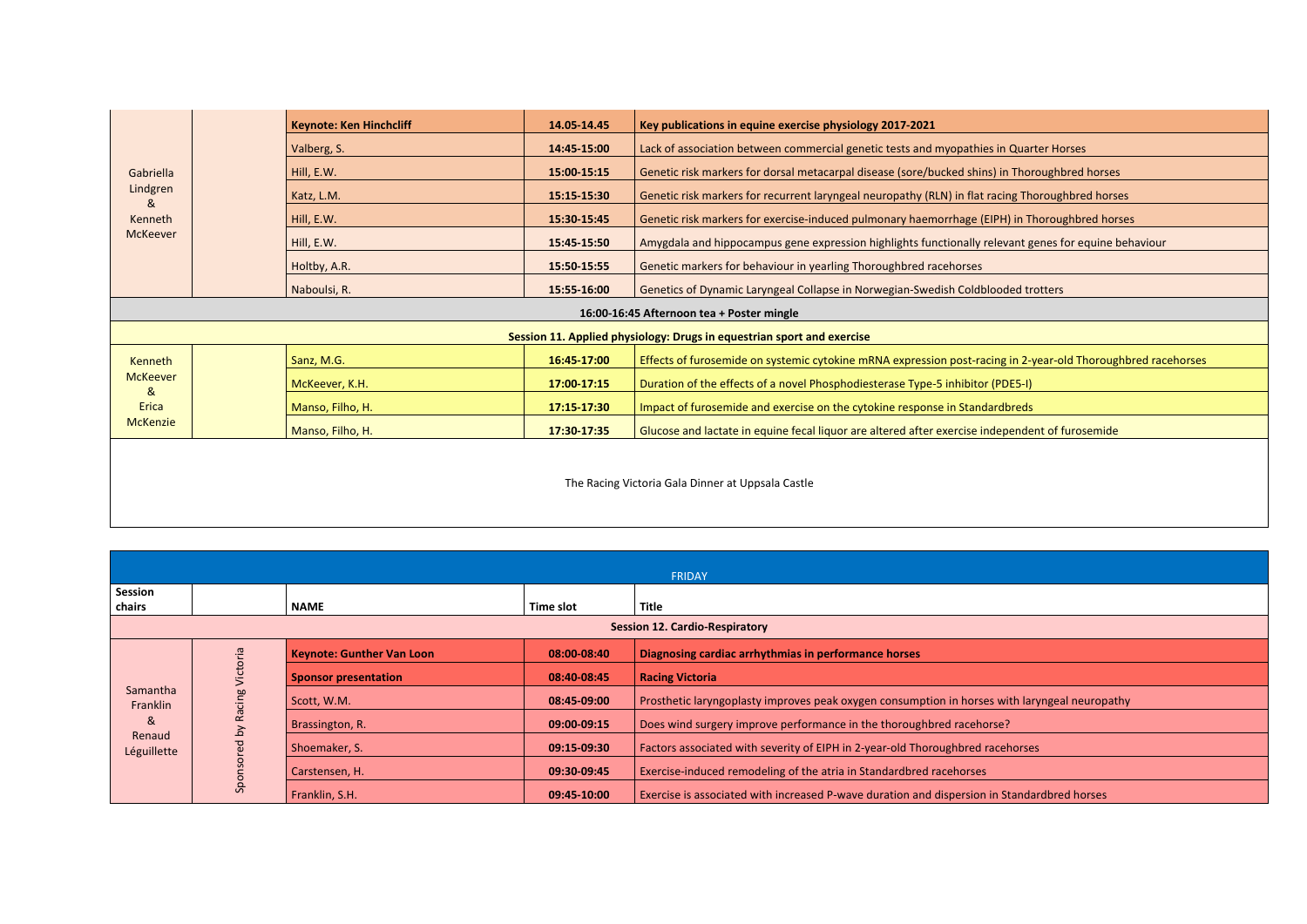|                        |                                       | Van Erck Westergren, E.                    | 10:00-10:15 | Cardiopulmonary exercise testing in competitive sport horses                                         |  |  |  |  |
|------------------------|---------------------------------------|--------------------------------------------|-------------|------------------------------------------------------------------------------------------------------|--|--|--|--|
|                        |                                       | Hövener, J.H.                              | 10:15 10:30 | Cardiac findings in 822 warmblood horses and their association with poor performance                 |  |  |  |  |
|                        |                                       | Franklin, S.                               | 10:30-10:35 | Risk factors for exercise-associated sudden cardiac death in Thoroughbred racehorses                 |  |  |  |  |
|                        |                                       | Jago, R.C.                                 | 10:35-10:40 | Changes to left ventricular mechanics during detraining in National Hunt Thoroughbred racehorses     |  |  |  |  |
|                        |                                       | Ter Woort, F.                              | 10:40-10:45 | Retrospective analysis of upper airway problems in sport horses with lower airway disease            |  |  |  |  |
|                        | 10:45-11:10 Fika                      |                                            |             |                                                                                                      |  |  |  |  |
|                        |                                       | <b>Keynote: Warwick Bayly &amp; Renaud</b> |             |                                                                                                      |  |  |  |  |
|                        |                                       | <b>Leguillette</b><br>Reed, J.C.           | 11:10-11:50 | EIPH – the role of blood volume and left sided cardiac function                                      |  |  |  |  |
| Samantha<br>Franklin   |                                       | Massie, S.L.                               | 11:50-12:05 | Ventricular mechanics in response to furosemide in National-Hunt Thoroughbred racehorses             |  |  |  |  |
| &                      |                                       | Leguillette, R.                            | 12:05-12:20 | Training vs racing: a comparison of arrhythmias and their repeatability in chuckwagon horses         |  |  |  |  |
| Emmanuelle<br>van Erck |                                       | Hemmerling, K.                             | 12:20-12:35 | Workload associated with untethered swimming in horses                                               |  |  |  |  |
| Westergren             |                                       |                                            | 12:35 12:50 | The relationship of mucus scores to cytokines, environment and performance in 2-yr-old Thoroughbreds |  |  |  |  |
|                        |                                       | Lo Feudo, C.M.                             | 12:50-12:55 | Thoracic ultrasonography for equine asthma and exercise-induced pulmonary hemorrhage                 |  |  |  |  |
|                        |                                       | Bagshaw, J.                                | 12:55-13:00 | Effects and severity of pharyngeal lymphoid hyperplasia vary with age and location in thoroughbreds  |  |  |  |  |
|                        | 13:00-14:00 Lunch                     |                                            |             |                                                                                                      |  |  |  |  |
|                        | <b>Session 13:</b><br><b>Training</b> |                                            |             |                                                                                                      |  |  |  |  |
|                        |                                       | Finding, E.J.T.                            | 14:00 14:15 | EXO-cise: investigation into the links between exercise and angiogenesis in Thoroughbred racehorses  |  |  |  |  |
|                        |                                       | Nissen, S.D.                               | 14:15 14:30 | Long-term training induces slowing of the cardiac conduction system in Standardbred racehorses       |  |  |  |  |
|                        |                                       | Fitzharris, L.E.                           | 14:30-14:45 | Does the equine diaphragm respond to training?                                                       |  |  |  |  |
|                        |                                       | Downer, M.                                 | 14:45 15:00 | Metabolic effects of endurance training in a field setting                                           |  |  |  |  |
|                        |                                       | Massie, S.L.                               | 15:00-15:05 | Cardiorespiratory and metabolic effects of 8-weeks of field training in Thoroughbred yearlings       |  |  |  |  |
| Renaud                 |                                       | Jacques, K.L.                              | 15:05 15:10 | <b>Identification of Injured Racehorses Using Exercise Histories and XGBoost</b>                     |  |  |  |  |
| Léguillette<br>&       |                                       | Munsters, C.                               | 15.10 15:15 | Relationship between workload and injury risk in Dutch mounted-police horses                         |  |  |  |  |
| Jonathan               |                                       | Gluck, C.                                  | 15:15 15:20 | Performance analysis of show jumping rounds at a national pony competition                           |  |  |  |  |
| Foreman                |                                       | Beccati, F.                                | 15:20-15:25 | Effect of environment, horse and type of incremental fSET on blood lactate in endurance horses       |  |  |  |  |
|                        |                                       | Santosuosso, E.S.                          | 15:25 15:30 | Heart rate variability after standardized training in Thoroughbred horses using a controlled trial   |  |  |  |  |
|                        |                                       | Siegers, E.W.                              | 15:35 15:40 | Training response of young Friesian stallions to a 10-week studbook approval test                    |  |  |  |  |
|                        |                                       | Israel, J.                                 | 15:45 15:50 | Effects of training and exercise on plasma and blood volume in Thoroughbreds and endurance horses    |  |  |  |  |
|                        |                                       | De Maré, L.                                | 15:50 15:55 | Profiling the aerobic window of horses in response to training by means of a modified LMS test       |  |  |  |  |
|                        |                                       | Patarin, F.                                | 15:55-16:00 | Carrier interruption in French jump races during 2021 an overview                                    |  |  |  |  |